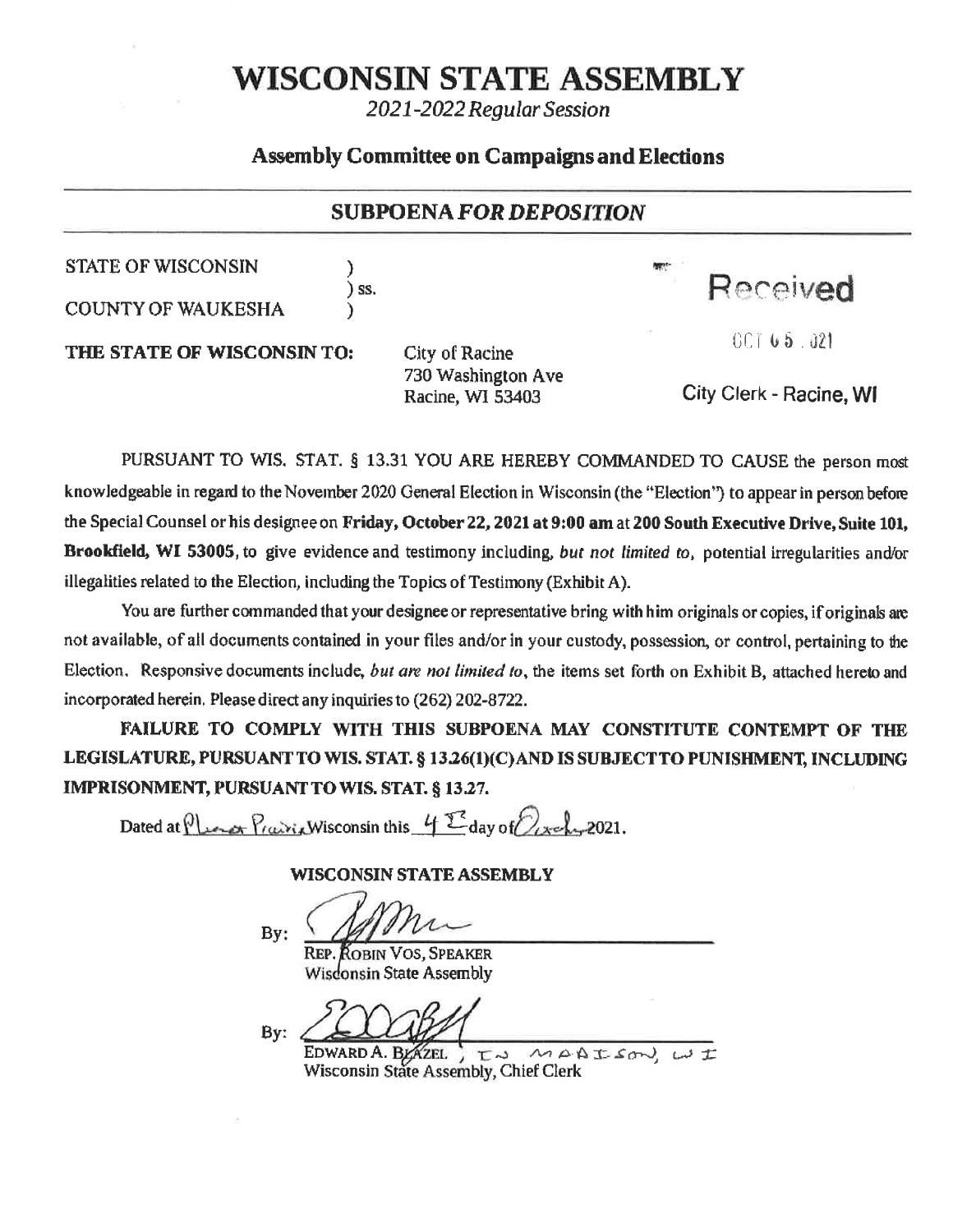# SCHEDULE A

### **GENERAL INSTRUCTIONS**

- 1. These Instmctions incorporate the Definitions attached to the subpoena. Please read them carefully before reading this document.
- 2. In complying with this subpoena, you are required to produce all responsive Documents that are in your possession, custody, or control. You shall also produce Documents that you have a legal right to obtain, that you have a right to copy or to which you have access, as well as Docurnents that you have placed in the temporary possession, custody, or control of any third party. Subpoenaed Documents shall not be destroyed, modified, removed, transfened, or otherwise made inaccessible to the Special Counsel.
- 3. All Documents produced in response to this subpoena shall be sequentially and uniquely Bates-stamped.
- 4. In the event that any entity, organization, or person identified in this subpoena has been, or is also known by any other name than that herein identified, the subpoena shall be read also to include that alternative identification,
- 5. It shall not be a basis for refusal to produce Documents that any other person or entity also possesses nonidentical or identical copies of the same Documents.
- 6, If a date or other descriptive detail set forth in this subpoena rcfering to a Document is inaccurate, but the actual date or other descriptive detail is known to you or is otherwise apparent from the context of the subpoena, you are required to produce all Documents that would be responsive as if the date or other descriptive detail were correct.
- 7. Documents produced in response to this subpoena shall be produced as they were kept in the normal course of business togetherwith copies of file labels, dividers, or identifying markers with which they were associated when the subpoena was served.
- B. If you withhold any Document pursuant to a claimed right pmtected by the state or federal constitution, or pursuant to a claim of non-disclosure privileges including, but not limited to, the deliberative-process privilege, the attorney-client privilege, attorney work product protections, any purported privileges, protections, or exemptions from disclosure under Wis. Stat. § 19.35 or the Freedom of Information Act, then you must comply with the following procedure:
	- 1. You may only withhold that portion of a Document over which you assert a claim of privilege, protection, or exemption. Accordingly, you may only withhold a Document in its entirety if you maintain that the entire Document is privileged or protected. Otherwise you must produce the Document in redacted form.
	- In the event that you withhold a Document—in whole or in part—on the basis of a privilege, protection, or exemption, you must provide a privilege log containing the following information concerning each discrete claim of privilege, protection, or exemption:  $2.5$ 
		- the privilege, protection, or exemption asserted;  $\blacksquare$
		- the type of Docurnent; a
		- the date, author, and addressee;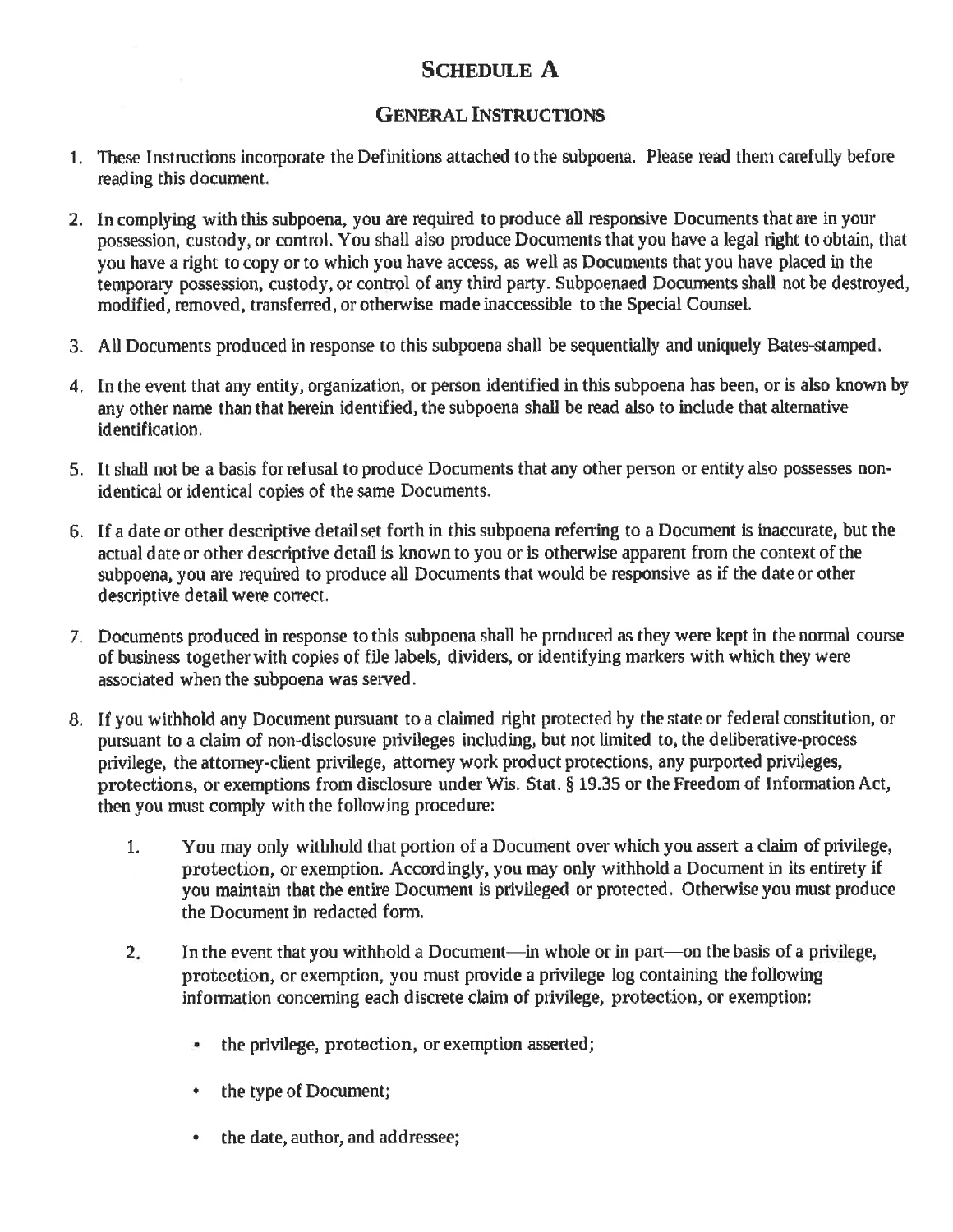- $\cdot$  the relationship of the author and addressee to each other; and
- a general description of the nature of the Document that, without revealing information itself privileged or protected, will enable the Office of the Special Counsel to assess your claim of privilege, protection, or exemption.
- In the event a Document or a portion thereof is withheld under multiple discrete claims of privilege, protection, or exemption, each claim of privilege, protection, or exemption must be separately logged. J.
- In the event portions of a Document are withheld on discrete claims of privilege, protection, or exemption, each separate claim of privilege, protection, or exernption within that Document must be separately logged. 4.
- You must produce the privllege log contemporaneously with the withholding of any Document in whole or in part on the basis of a privilege, protection, or exemption, 5
- You must certify that your privilege log contains only those assertions of privilege, protection, or exemption as arc consistent with these Instructions and are warranted by existing law or by a non-frivolous argument for extending, modifying, or reversing existing law, or for establishing new law. 6.
- Failure to strictly comply with these provisions constitutes waiver of any asserted privilege, protection, or exemption. 7
- 9. Neither the Office of the Special Counsel nor the Comrnittee recognizes any puryorted contractual privileges, such as non-disclosure agreements, as a basis for withholding the production of a Document. Any such assertion shall be of no legal force or effect, and shall not provide a justification for such withholding or refusal, unless and only to the extent that the Special Counsel has consented to recognize the assertion as valid.
- 10. This subpoena is continuing in nature and applies to any newly-discovered information. Any Document not produced because it has not been located or discovered by the return date shall be produced immediately upon subsequent location or discovery.
- 11. If you discover any portion of your response is incorrect in a material respect you must immediately and contemporaneously submit to the Office of the Special Counsel, in writing, an explanation setting forth: (1) how you became aware of the defect in the response; (2) how the defect came about (or how you believe it to have come about); and (3) a detailed description of the steps you took to remedy the defect.
- 12. A cover letter shall be included with each production and include the following:
	- a. The Bates-numbering range of the Documents produced, including any Bates-prefixes or -suffixes;
	- b. If the subpoena is directed to an entity as opposed to an individual, a list of custodians for the produced Documents, identifying the Bates range associated with each custodian;
	- c. A statement that a diligent search has been completed of all Documents in your possession, custody, or control that reasonably could contain responsive material;
	- d. A statement that the search complies with good forensic practices;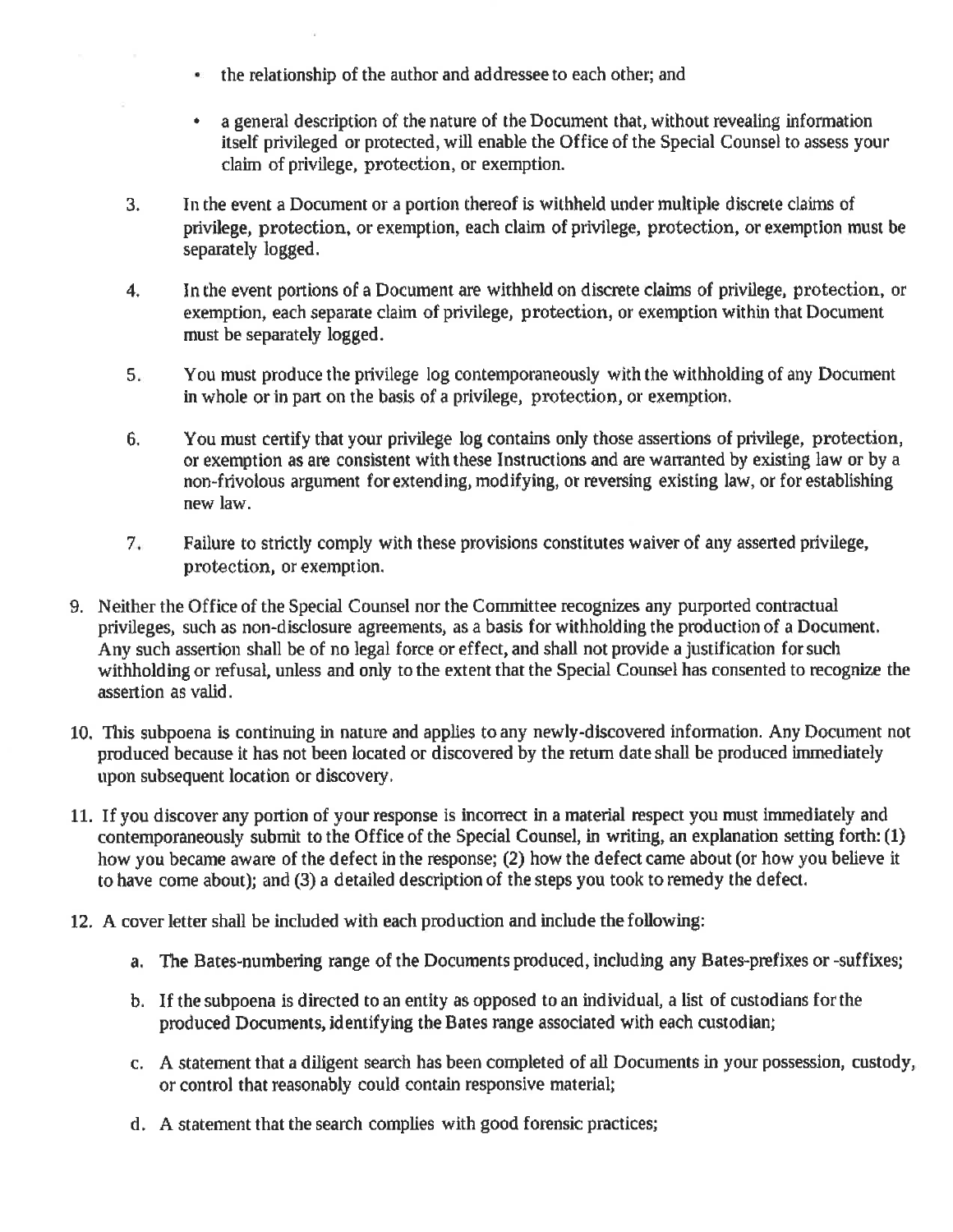- e. A statement that Documents responsive to this subpoena have not been destroyed, modified, removed, transferred, or otherwise made inaccessible to the Office of the Special Counsel since the date of receiving the subpoena or in anticipation of receiving the subpoena;
- f. A statement that all Documents located during the search that are responsive have been produced to the Office of the Special Counsel or withheld in whole or in part on the basis of an assertion of <sup>a</sup> claim of privilege or protection in compliance with these Instructions; and
- g. Your signature, attesting that everything stated in the cover letter is true and correct and thatyou made the statements under penalty of periury.
- 13. You must identify any Documents that you believe contain confidential or proprietary information. However, the fact that a Document contains confidential or proprietary information is not a justification for not producing the Document, or redacting any part of it.
- 14. Electronically-stored Documents must be produced to the Office of the Special Counsel in accordance with the attached Electronic Production Instructions in order to be eonsidered to be in compliance with the subpoena. Fallure to produce Documents in accordance with the attached Electronic Production Instructions, may, in an exercise of the Special Counsel's discretion, be deemed an act of contumacy.
- 15. If properties or permissions are modified for any Documents produced electronically, receipt of such Documents will not be considered full compliance with the subpoena.

### **ELECTRONIC PRODUCTION INSTRUCTIONS**

The production of electronically-stored Documents shall be prepared according to, and strictly adhere to, the following standards:

- 16. Documents shall be produced in their native format with all meta-data intact.
- 17. Docurnents produced shall be organized, identified, and indexed electronically.
- 18. Only alphanumeric characters and the underscore  $(\_ \)$  character are permitted in file and folder names. Special characters are not permitted.
- 19. Production media and produced Documents shall not be encrypted, contain any password protections, or have any limitations that restrict access and use.
- 20. Documents shall be produced to the Office of the Special Counsel 0n one or morc memory sticks, thurnb drives, or USB hard drives. Production media shall be labeled with the following information: production date, name of the subpoena recipient, Bates range.
- 21. All Documents shall be Bates-starnped sequentially and should not duplicate any Bates-numbering used in producing physical documents.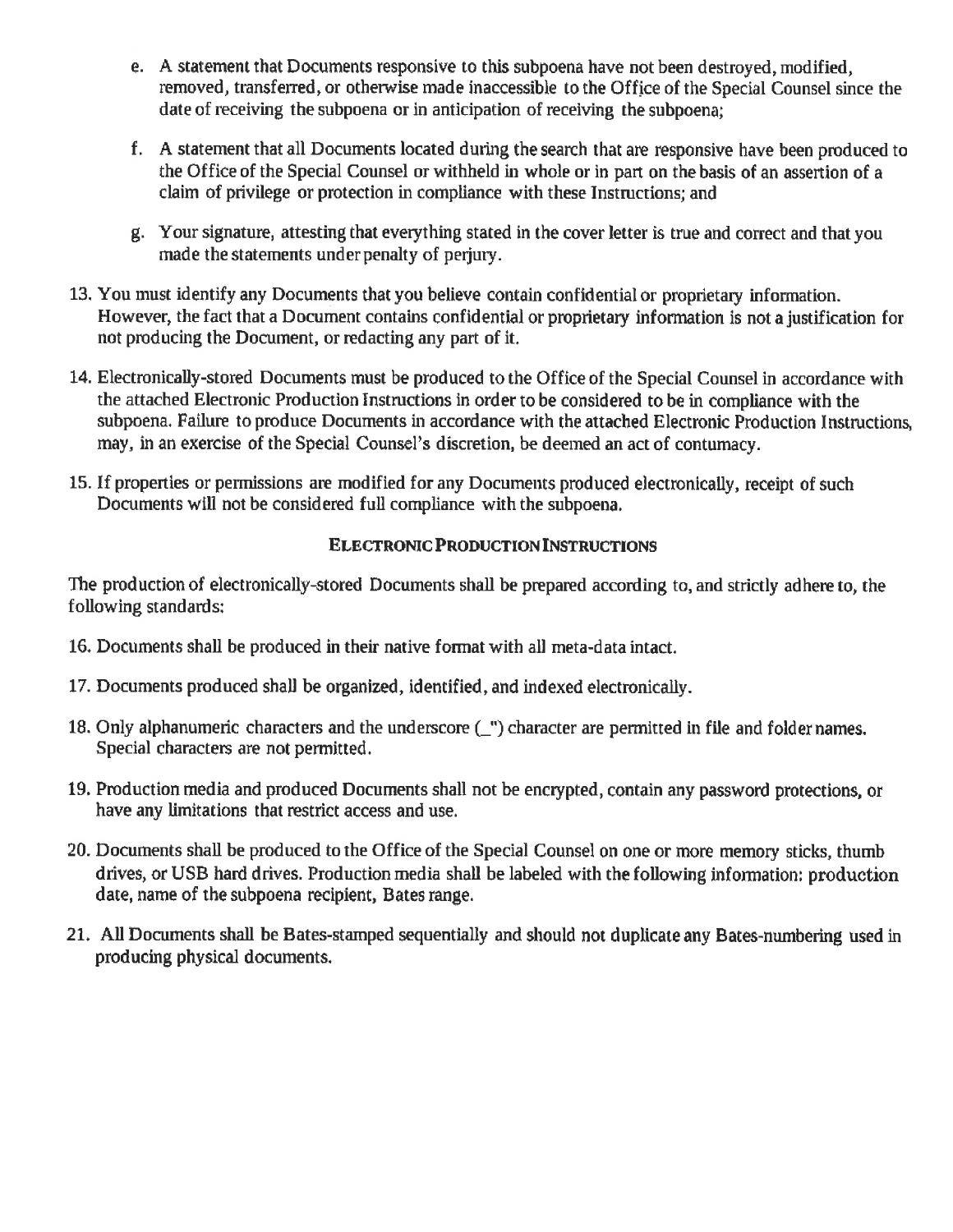# Schedule B

## DEFINITIONS

- 22. "All," "any," and "each" shall each be construed as encompassing any and all. The singular includes the plural number, and vice versa. The masculine includes the feminine and neuter genders.
- 23. "And" and "or" shall be construed broadly and either conjunctively or disjunctively to bring within the scope of this subpoena any information that might otherwise be construed to be outside its scope.
- 24. "Ballot" means a ballot related to the Election, including mail-in ballots, early in-person ballots, provisional ballots, and physical ballots cast in person the day of the election.
- 25. "Committee" means the committee named in the subpoena.
- 26. "Communication" means each manner or means of disclosure or exchange of information (in the form of facts, ideas, inquiries, or otherwise), regardless of means utilized, whether oral, electronic, by document or otherwise, and whether in an in-person meeting, by telephone, facsirnile, e-mail {desktop or mobile device), text message, MMS or SMS message, regular mail, telexes, releases, intra-company messaging channels, or otherwise.
- 27. "Communication with," "communications from," and "communications between" means any communication involving two or more people or entities, regardless of whether other persons were involved in the communication, and includes, but is not limited to, communications where one party is cc'd or bcc'd, both parties are cc'd or bcc'd, or some combination thereof.
- 28. "CTCL" means the Center for Tech and Civic Life.
- 29. "Documents" means any written, recorded, or graphic matter of any nature whatsoever, regardless of how recorded, and whether original or copy, including, but not limited to, the following: memoranda, reports, expense reports, books, manuals, instructions, financial reports, working papers, records, notes, letters, notices, confirmations, telegrams, receipts, appraisals, pamphlets, magazines, newspapers, prospectuses, inter-office and intra-office communications, electronic mail (emails), text messages, instant messages, MMS or SMS messages, contracts, cables, telexes, notations of any type of conversation, telephone call, voicemail, meeting or other communication, bulletins, printed matter, computer printouts, teletypes, invoices, transcripts, diaries, analyses, returns, summaries, minutes, bills, accounts, estimates, projections, comparisons, messages, correspondence, press releases, circulars, financial statements, reviews, opinions, offers, studies and investigations, questionnaires and surveys, and work sheets (and all drafts, preliminary versions, alterations, modifications, revisions, changes, and amendments of any of the foregoing, as well as any attachments or appendices thereto), and graphic or oral records or representations of any kind (including without limitation, photographs, charts, graphs, microfiche, microfilm, videotape, recordings and motion pictures), and electronic, mechanical, and electronic records or representations of any kind (including, without limitation, tapes, cassettes, disks, and recordings) and other written, printed, typed, or other graphic or recorded matter of any kind or nature, however produced or reproduced, and whether preserved in writing, film, tape, disk, videotape or otherwise. A document bearing any notation not a part of the original text is to be considered a separate document. A draft or non-identical copy is a separate document within the meaning of this term.
- 30. "Election" means the November 3, 2020, Wisconsin General Election for, inter alia, President of the United States.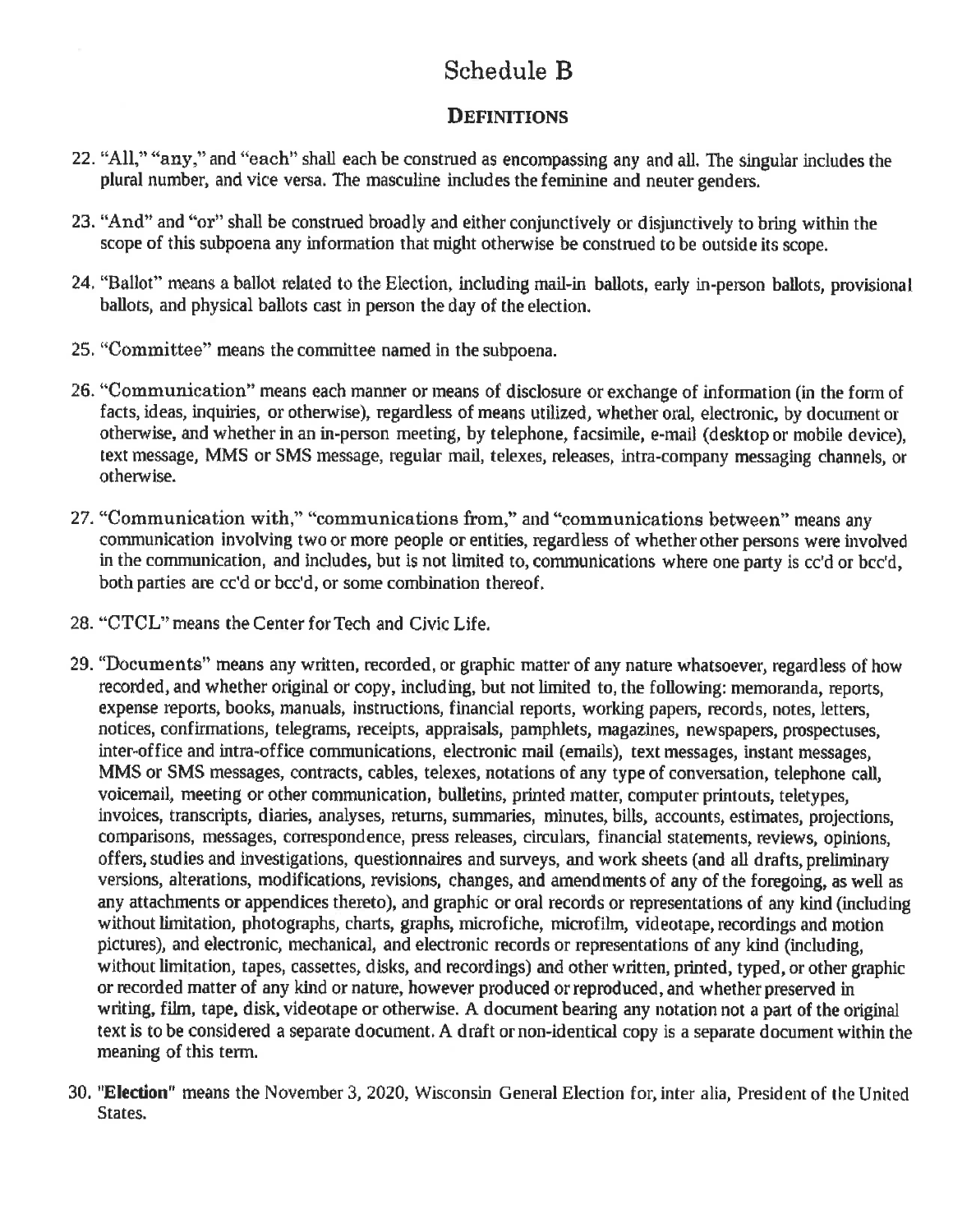- 31. "Employee" means a current or former: officer, director, shareholder, partner, member, consultant, senior manager, manager, senior associate, permanent employee, staff employee, attorney, agent (whether de jure, de facto, or apparent, without limitation), advisor, representative, attorney (in law or in fact), lobbyist (rcgistercd or unrcgisterecl), bonowed employee, casual ernployee, consultant, contmctor, de facto employee, independent contractor, joint adventurer, loaned employee, part-time employee, provisional employee, or subcontractor.
- 32. When referring to a person, "to identify" means to give, to the extent known: (1) the person's full name; (2) present or last known address; and (3) when referring to a natural person, additionally: (a) the present or last known place of employment; (b) the natural person's complete title at the place of employment; and  $(c)$ the individual's business address. When referring to documents, "to identify" means to give, to the extent known the: (1) type of document; (2) general subject matter; (3) date of the document; and (4) author, addressee, and recipient.
- 33. "Forensic Image" means a bit-by-bit, sector-by-sector direct copy of a physical storage device, including all files, folders and unallocated, free and slack space. Forensic images include not only all the files visible to the operating system but also deleted files and pieces of files left in the slack and free space.
- 34. "Indicating" with respect to any given subject means anything showing, evidencing, pointing out or pointing to, directing attention to, making known, stating, or expressing that subject of any sort, form, or level of formality or infornality, whatsoever, without limitation.
- 35. "Party" refers to any person involved or contemplating involvement in any act, affair, contract, transaction, judicial proceeding, administrative proceeding, or legislative proceeding.
- 36. "Person" is defined as any natural person or any legal entity, including, without limitation, any business or govemmental entity or association, and all subsidiaries, divisions, partnerships, properties, affiliates, branches, groups, special purpose entities, joint ventures, predecessors, successors, or any other entity in which they have or had a controlling interest, and any employee, and any other units thereof.
- 37. "Pertaining to," "referring," "relating," or "concerning" with respect to any given subject means anything that constitutes, contains, embodies, reflects, identifies, states, refers to, deals with, or is in any manner whatsoever peninent to that subject.
- 38. "Possession, custody or control" means (a) documents that are in your possession, custody, or control, whether held by you or your employees; (b) documents that you have a legal right to obtain, that you have a right to copy, or to which you have access; and (c) documents that have been placed in the possession, custody, or control of any third party.
- 39. "Processes" means any processes, procedures, methodologies, materials, practices, techniques, systems, or other like activity, of any sort, forn; or level of formality or infomrality, whatsoever, without limitation.
- 40. "You" or "Your" shall mean (in the case of an entity) the entity named in the subpoena, as well as its officers, directors, subsidiaries, divisions, predecessor and successor companies, affiliates, parents, any partnership or joint venture to which it may be a party. If the person named in the entity is either an individual or an entity, "you" and "your" also means your employees, agents, representatives, consultants, accountants and attorneys, including anyone who served in any such capacity at any time during the relevant time period specified herein.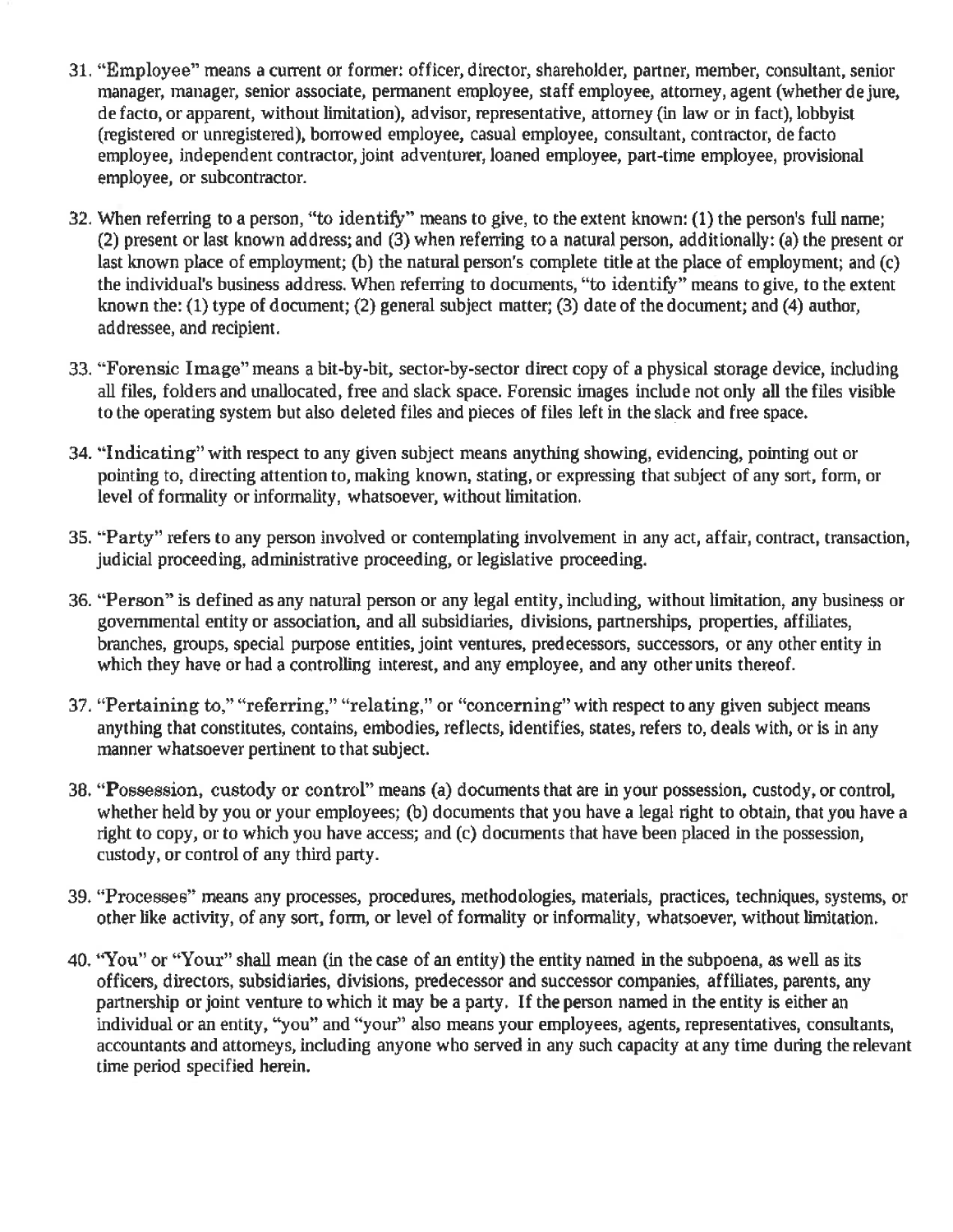#### **EXHIBIT A**

#### **TOPICS OF TESTIMONY**

The entity on which the attached subpoena was served must designate an official, officer, director, or managing agent who consents to testify on its behalf. Such individual shall testify as to matters known or reasonably available to the organization on the following topics.

These topics of testimony are limited to the time period from January 1, 2020 to current:

- 1. The 2020 election conducted in the City of Racine.
- 2. All private funding the City of Racine received related to the 2020 election in the City of Racine.
- 3. City of Racine coordination relating to 2020 election administration by the "Wisconsin 5 cities"—Racine. Kenosha, Green Bay, Milwaukee and Madison—and their Mayors.
- 4. City of Racine or its employees' communications Wisconsin Election Commission and its officials or employees, and with the officials or employees of the Cities of Racine, Kenosha, Madison, Green Bay and Milwaukee and/or any other employee, representative agent or other person affiliated with them, regarding or in any way related to the 2020 election in the City of Racine.
- 5. City of Racine or its employees' communications with Center for Tech and Civic Life or its employee Tiana Epps-Johnson, The National Vote At Home Institute or its employee Michael Spitzer Rubenstein, The Elections Group or its employee Ryan Chew, Ideas42, Power the Polls, Mikva Challenge, US Digital Response, Center for Civic Design, Center for Election and Innovation Research (CEIR), Center for Secure and Modern Elections (CSME) or its employee Eric Ming, The Brennan Center for Justice. HVS Productions, Facebook, Modern Selections and/or any other employee, representative agent or other person affiliated with them, regarding or in any way related to the Election in Wisconsin.
- 6. In-person voting processes in the 2020 election in the City of Racine.
- 7. Absentee voting processes in the 2020 election in the City of Racine.
- 8. Voter education programs in the 2020 election in the City of Racine.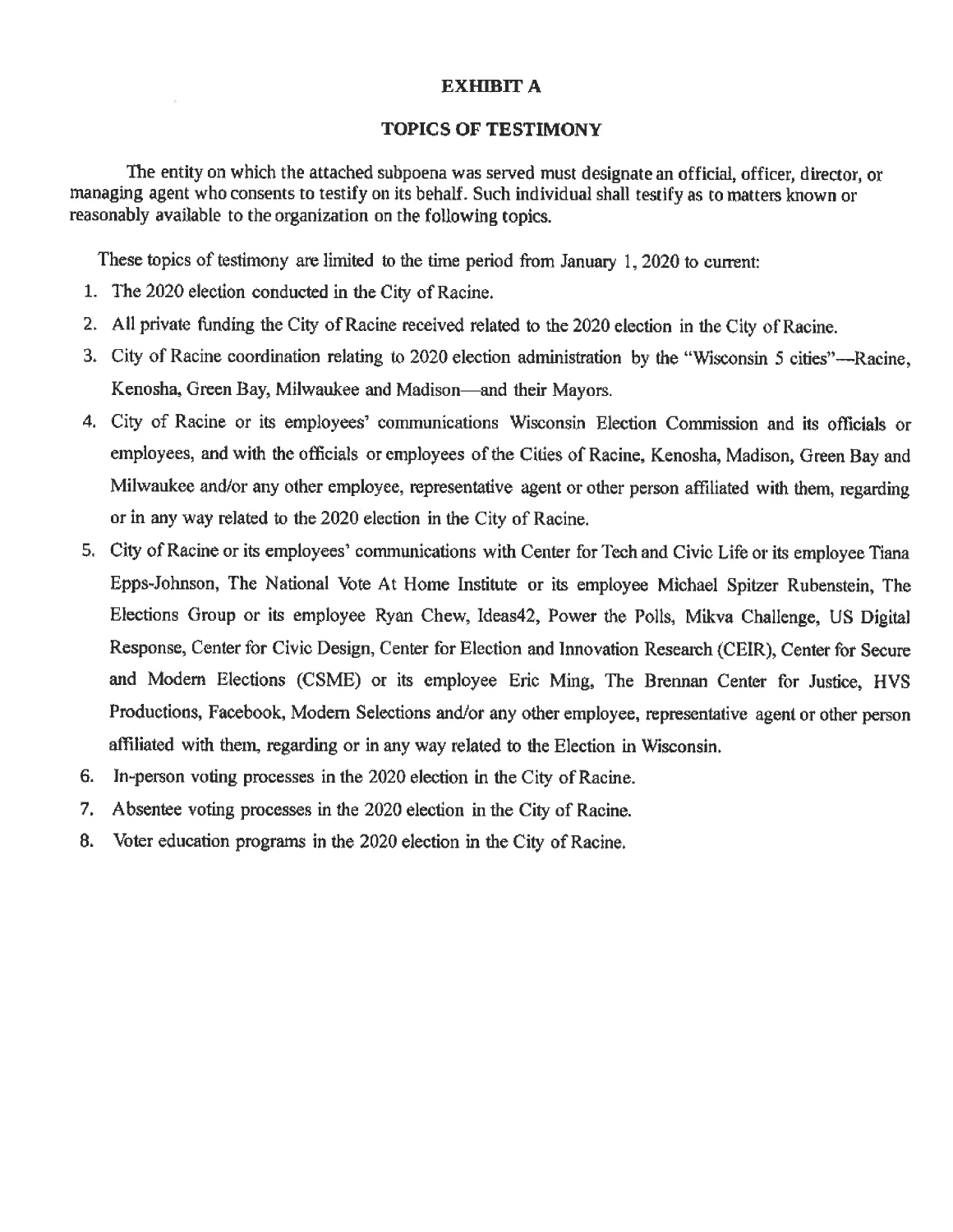### **EXHIBIT B**

These document requests are limited to the time period from January 1, 2020 to current:

×

- 1. All documents pertaining to election administration related to interactions, communication with, or comments regarding the Office of the Clerk of the City of Racine.
- 2. All documents and communications between any employee of the City of Racine with the Center for Tech and Civic Life ("CTCL"). This includes, but is not limited to, documents and communications with Tiana Epps-Johnson and Whitney May.
- 3. All documents and communications between any employee of the City of Racine and the Wisconsin Elections Commission ("WEC") and its officials or employees regarding or in any way related to the election.
- 4. All documents and communications between any employee of the City of Racine and officials or employees of the Cities of Green Bay, Kenosha, Milwaukee and Madison and/or any other employee, representative agent or other person affiliated with these cities, regarding or in any way related to the election.
- 5. All documents and communications between the Office of the Mayor of the City of Racine and employees of any group, organization, person or entity, including but not limited to CTCL, and/or any other employee, representative agent or other person affiliated with them, regarding or in any way related to the election.
- 6. All documents or communications between any Employee of the City of Racine and CTCL and/or its employees Tiana Epps-Johnson and Whitney May, The National Vote At Home Institute and/or its employee Michael Spitzer-Rubenstein, The Elections Group and/or its employee Ryan Chew, Ideas42, Power to the Polls and/or Fair Elections Center, Mikva Challenge, US Digital Response, Center for Civic Design, Center for Election and Innovation Research ("CEIR"), Center for Secure and Modern Elections ("CSME") and/or its employee Eric Ming, The Brennan Center for Justice, HVS Productions, Facebook, Modern Selections and/or any other employee, representative agent or other person affiliated with the above named entities, regarding or in any way related to the election.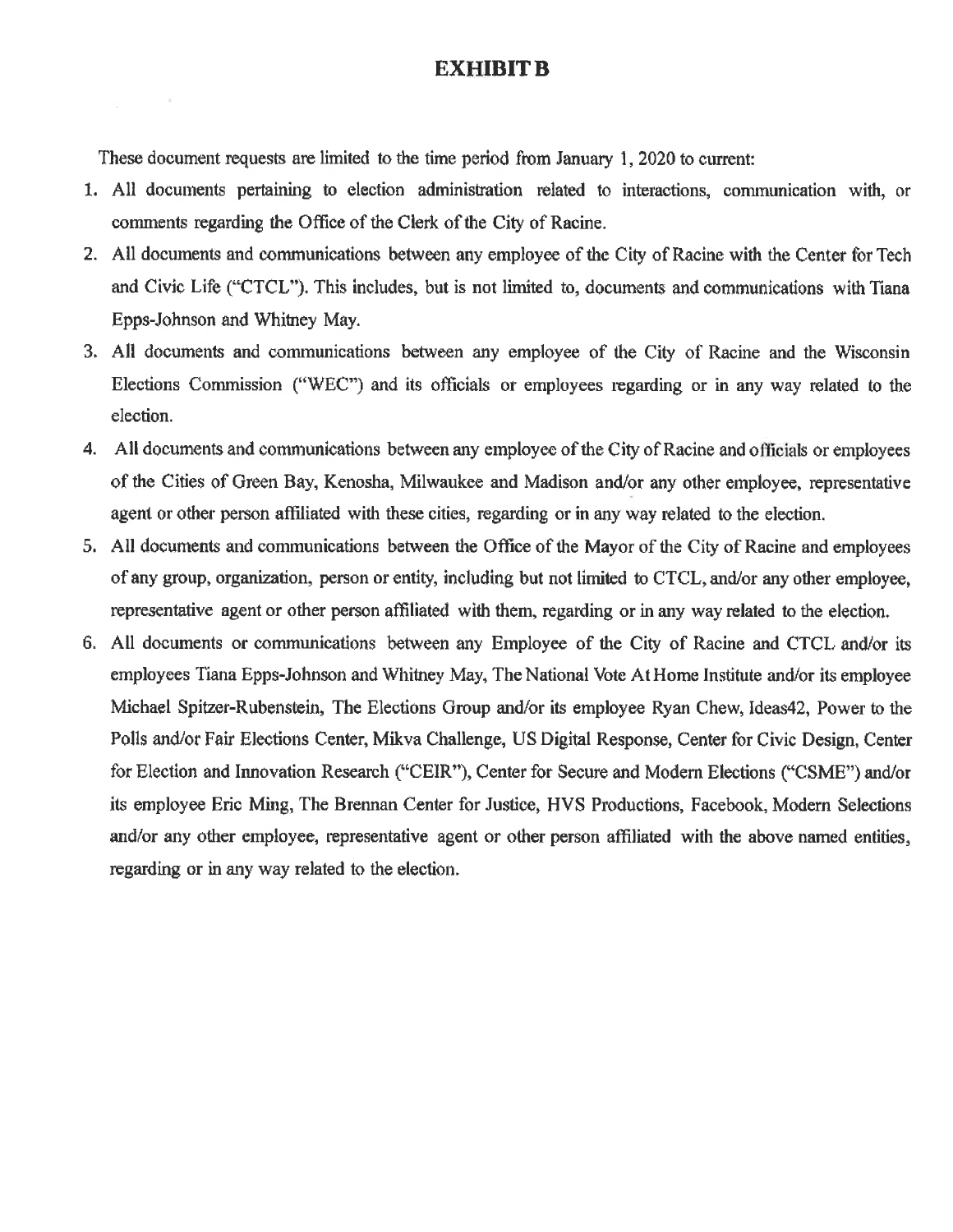

State of Misconsin<br>2021 - 2022 LEGISLATURE

# 2021 ASSEMBLY RESOLUTION 15

March 17, 2021 - Introduced by Representatives SANFELIPPO, BRANDTJEN, MURPHY, ROZAR, THIESFELDT and TUSLER. Referred to Committee on Rules.

| 1        | Relating to: directing the Assembly Committee on Campaigns and Elections to               |
|----------|-------------------------------------------------------------------------------------------|
| $\bf{2}$ | investigate the administration of elections in Wisconsin.                                 |
| 3        | Whereas, the ability of American citizens to exercise their right to vote is              |
| 4        | foundational to our representative democracy; and                                         |
| 5        | Whereas, the legitimacy of the American form of government depends on the                 |
| 6        | citizens' widespread confidence in the fairness of elections and acceptance of election   |
| 7        | results; and                                                                              |
| 8        | Whereas, preserving the integrity of the electoral process is one of our                  |
| 9        | government's most important responsibilities; and                                         |
| 10       | Whereas, the administration of elections in Wisconsin is governed by an                   |
| 11       | extensive set of duly enacted laws; and                                                   |
| 12       | Whereas, however, election laws are not self-enforcing but rely on the good               |
| 13       | faith efforts of election officials to dutifully carry out those laws as written in order |
| 14       | to ensure fair elections; and                                                             |